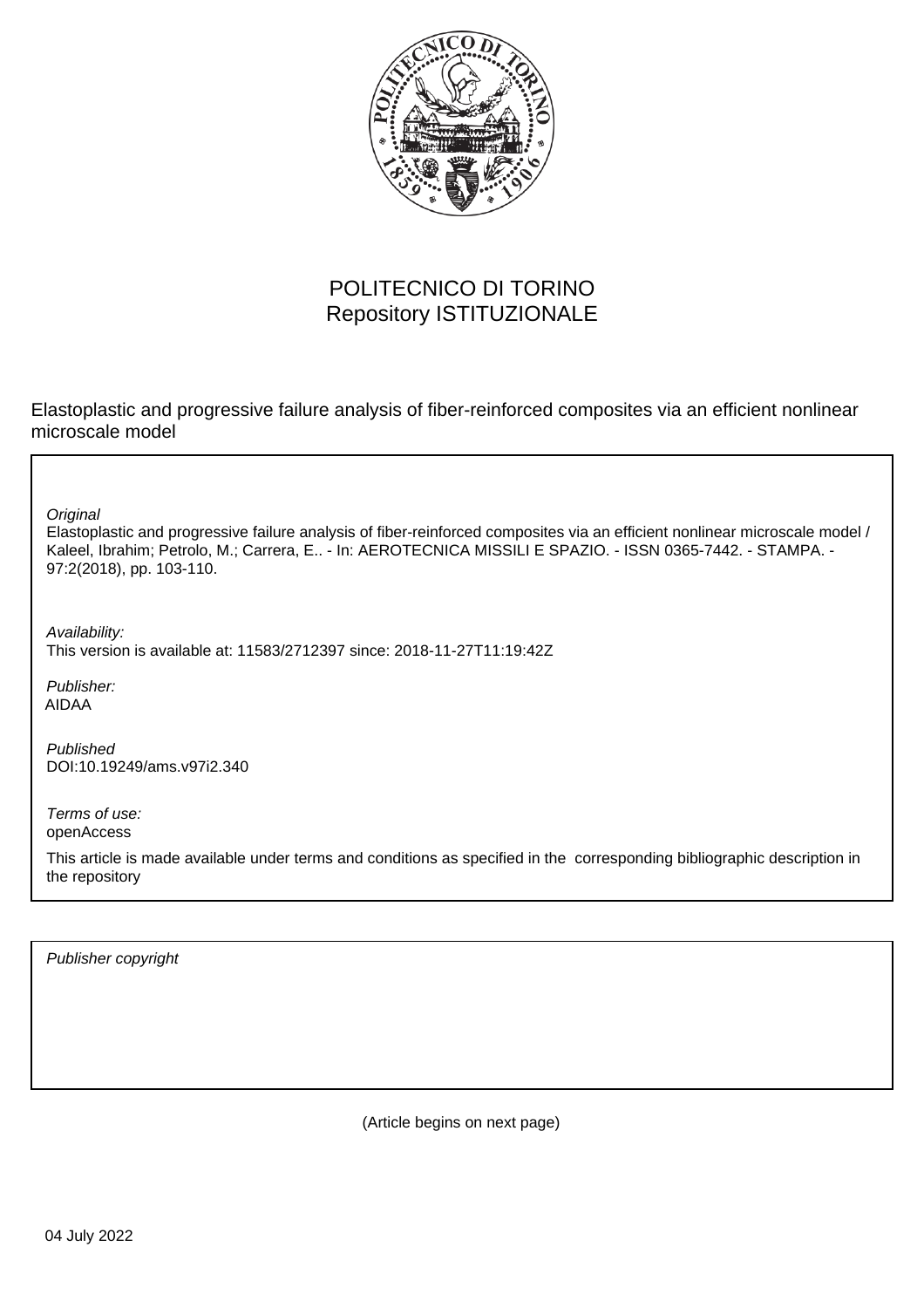# Elastoplastic and progressive failure analysis of fiber-reinforced composites via an efficient nonlinear microscale model

I. Kaleel<sup>a</sup>, M. Petrolo<sup>b</sup>, E. Carrera<sup>c</sup>

<sup>a</sup> MUL<sup>2</sup> Group, Department of Mechanical and Aerospace Engineering, Politecnico di Torino, Italy

<sup>b</sup> MUL<sup>2</sup> Group, Department of Mechanical and Aerospace Engineering, Politecnico di Torino, Italy

<sup>c</sup> MUL<sup>2</sup> Group, Department of Mechanical and Aerospace Engineering, Politecnico di Torino, Italy

### Abstract

This paper presents numerical results concerning the nonlinear and failure analysis of fiber-reinforced composites. The micromechanical framework exploits a class of refined 1D models based on the Carrera Unified Formulation (CUF) having a variable kinematic description. The recently developed CUF micromechanics is a framework for the nonlinear modeling and exploits the ability of the CUF to predict accurate 3D stress fields with reduced computational overheads. The present formulation features the von Mises  $J_2$  theory for the pre-peak nonlinearity observed in matrix constituents, and the crack-band theory to capture the damage progression. Numerical examples and comparisons with results from literature assess the accuracy and efficiency of the proposed framework. The paper highlights the applicability of CUF models as an efficient micromechanical platform for nonlinear and progressive failure analysis for fiber-reinforced composites with potentially major advantages in the perspective of multiscale modeling.

#### 1. Introduction

Recent advances in the field of high-performance computing have catalyzed the simulation-based design of materials and structural systems [1]. The usage of the virtual testing framework for composites has improved over the last couple of decades with significant advances in the field of multiscale methods [2]. Commercial packages such as DIGIMAT have also paved the way for efficient computation of virtual allowables and multiscale modeling for composite systems [3]. Accurate prediction of the nonlinear behavior of composites usually stretches the limits of these frameworks as users often come across accuracy versus analysis time trade-off. Scaling such frameworks for large-scale structural analyses remains an active field of research.

The nonlinear modeling of composites at ply-level often performs reasonably well for almost brittle failure. In the case of significant nonlinearities between first damage initiation and final failure, most of the standard ply-level damage criteria tend to be insufficient [4]. Methods based on multiscaling capabilities often perform better in such cases, but they come with a significant computational overhead. The high-fidelity generalized method of cells (HFGMC) micromechanics is one of the most recent advances to model nonlinear and progressive failure in composites [4, 5]. Zhang et al. [6] developed a multiscale computational model for deformation, damage, and failure response of hybrid 3D textile composite. The pre-peak nonlinear response stemmed from a modified J<sup>2</sup> deformation theory and the smeared crack approach modeled the post-peak softening. Chamis et al. developed a micromechanics-based progressive failure analysis framework for composites integrated with commercial FE packages [7]. Such a model can effectively capture different damage mechanisms. Davidson and Waas presented a novel approach to analyze the kink banding failure in composites through a microscale fiber-matrix unit cell modeling technique [8]. Another recent class of modeling approaches makes use of asymptotic analysis and the theory of structure genome [9].

The present work presents a nonlinear framework based on refined structural models to undertake the failure and nonlinear shear response of laminated composite structures. Built within the context of finite elements, refined models use the Carrera Unified Formulation (CUF) via a variable kinematic description [10]. Recently, CUF models successfully tackled a plethora of structural problems such as bio-mechanical structures [11], progressive failure analysis of composites [12], hygrothermal analysis of shells [13], buckling and post-buckling analyses of composite structures [14],

Based on a paper presented at the AIDAA 2017 XXIV Conference, September 2017, Palermo-Enna, Italy

c AIDAA, Associazione Italiana di Aeronautica e Astronautica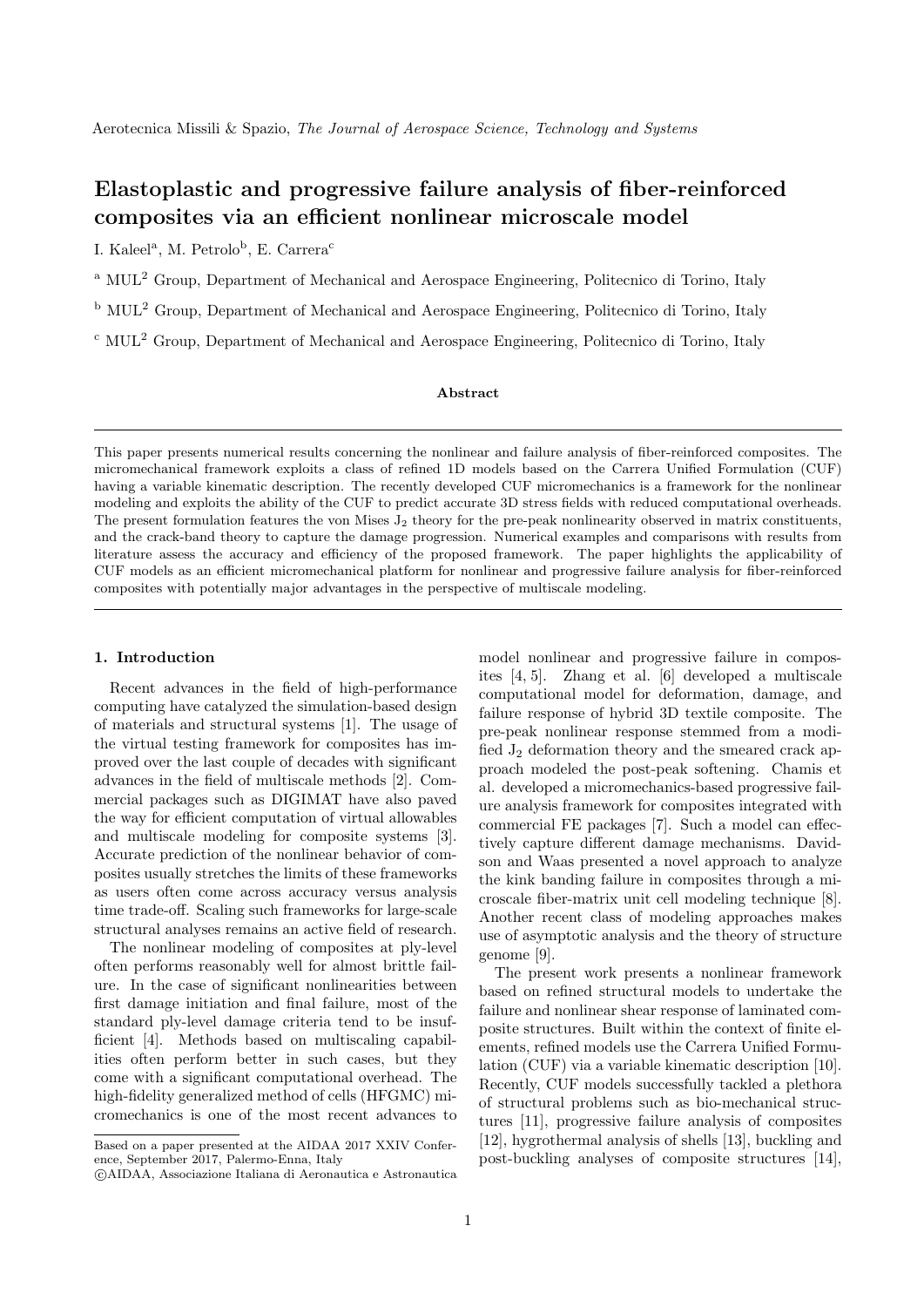and composite curved beam structures [15].

In this paper, the nonlinear behavior of composites at the microscale exploits the recently developed micromechanical framework based on CUF [16]. The micromechanics framework adopts the Component-Wise (CW) approach to model various components of the RVE through 1D finite element models. CUFmicromechanics models can effectively capture the nonlinear behavior with great computational efficiency [12, 16]. The present work uses two classes of constitutive material models; the von Mises based plasticity model [17] for the nonlinear shear response exhibited by the matrix and the crack-band model for the progressive failure analysis within the matrix [18].

The paper is organized as follows: Section 2 introduces CUF models, the finite element framework and the micromechanics modeling. Section 3 introduces the two classes of material models utilized to model the nonlinearity. Section 4 presents the numerical results and conclusions are in Section 5.

#### 2. CUF micromechanics model

One-dimensional CUF models describe the kinematics of the structure through cross-section expansion functions,  $F_{\tau}(x, z)$  and axial displacement functions  $\mathbf{u}_{\tau}(y),$ 

$$
\mathbf{u} = \mathbf{u}_{\tau}(y) F_{\tau}(x, z), \quad \tau = 1, ..., M
$$
 (1)

where **u** is the generalized displacement vector, and M is the number of terms in the cross-section expansion function. The choice of  $F_{\tau}$  and M remains arbitrary, and  $F_{\tau}$  exploits various classes of basis functions, e.g., polynomial, harmonic or exponential. Three main classes of expansion functions emerged, namely, (a) Taylor-based expansion (TE) [19], (b) Lagrange-based expansion (LE) [20], and (c) Hierarchical Legendrebased expansions [21] (HLE). This work adopts LE. The micromechanical framework utilized in this work exploits the Component-Wise approach (CW), an extension of one-dimensional CUF models for complex structures such as RVE [16]. Using the CW approach, nine-node (L9) LE models interpolate the kinematic field over the cross-section. More details regarding LE are in [20].

#### 2.1. Finite element approximation

The displacement vector is

$$
\mathbf{u}(x, y, z) = \{u_x \quad u_y \quad u_z\}^T \tag{2}
$$

The strain,  $\epsilon$ , and stress,  $\sigma$ , vectors are

$$
\epsilon = \left\{ \epsilon_{xx} \epsilon_{yy} \epsilon_{zz} \epsilon_{xy} \epsilon_{xz} \epsilon_{yz} \right\}^T, \tag{3}
$$

$$
\boldsymbol{\sigma}^{}~= \left\{\sigma_{xx} \, \sigma_{yy} \, \sigma_{zz} \, \sigma_{xy} \, \sigma_{xz} \, \sigma_{yz} \right\}^T
$$

With small strain assumptions, the linear straindisplacement relations are

$$
\epsilon = \mathbf{D}\mathbf{u} \tag{5}
$$

where  **is the linear differential operator on**  $**u**$ **. Sec**tion 3 provides the stress-strain relationship for different classes of nonlinear materials.

The finite element approximation exploits the shape functions  $N_i(y)$  as follows:

$$
\mathbf{u}(x, y, z) = F_{\tau}(x, z) N_i(y) \mathbf{u}_{\tau i}
$$
  
\n
$$
\tau = 1, ..., M; \quad i = 1, ..., N_n
$$
 (6)

where  $N_n$  is the number of nodes in the given finite element. Using the Principal of Virtual Displacement (PVD), the governing equations are

$$
\delta L_{int} - \delta L_{ext} = 0\tag{7}
$$

where  $L_{int}$  stands for internal strain energy and  $L_{ext}$ for the work done by the external loads. The internal work is

$$
\delta L_{int} = \int_{l} \int_{\Omega} \delta \epsilon^{T} \sigma \, dx \, dz \, dy
$$

$$
= \delta \mathbf{u}_{sj}^{T} \, \mathbf{k}_{ij\tau s} \, \mathbf{u}_{\tau i}
$$

where  $l$  and  $\Omega$  are the axial and cross-section domains.  ${\bf k}_{ij\tau s}$  is the fundamental nucleus if the stiffness matrix. The nucleus is a  $3 \times 3$  and does not depend upon the order and type of expansion functions. A Newton-Raphson iteration scheme solves the system of nonlinear algebraic equations [22].

#### 2.2. Component-wise micromechanics framework

Within the Component-Wise micromechanical framework, an RVE model has a beam FE along one axis, and the cross-section domain has 2D Lagrange elements, see Fig. 1. In other words, the FE acts along one axis. Otherwise, refined theories of structures act along the cross-section. Multiple LE elements discretize the cross-section of the RVE, enabling displacement and traction continuity across the interfaces of the various constituents. The beam has four-node (B4) elements. The present formulation uses periodic boundary conditions (PBC) consistently with the periodic assumptions of the RVE. More details concerning the numerical implementation of the Component-wise micromechanics framework are in [16].

#### 3. Constitutive modeling

(4)

This paper uses two classes of material models for modeling nonlinearity in composites. The nonlinear shear response exhibited by unidirectional laminates has inelastic deformations within the matrix constituents. Plasticity-based inelastic models can simulate the shear-driven nonlinear behavior of matrix [23–25]. Based on the works of Bazant and Oh [18], the progressive failure analysis of matrix constituents under tension uses the crack-band model.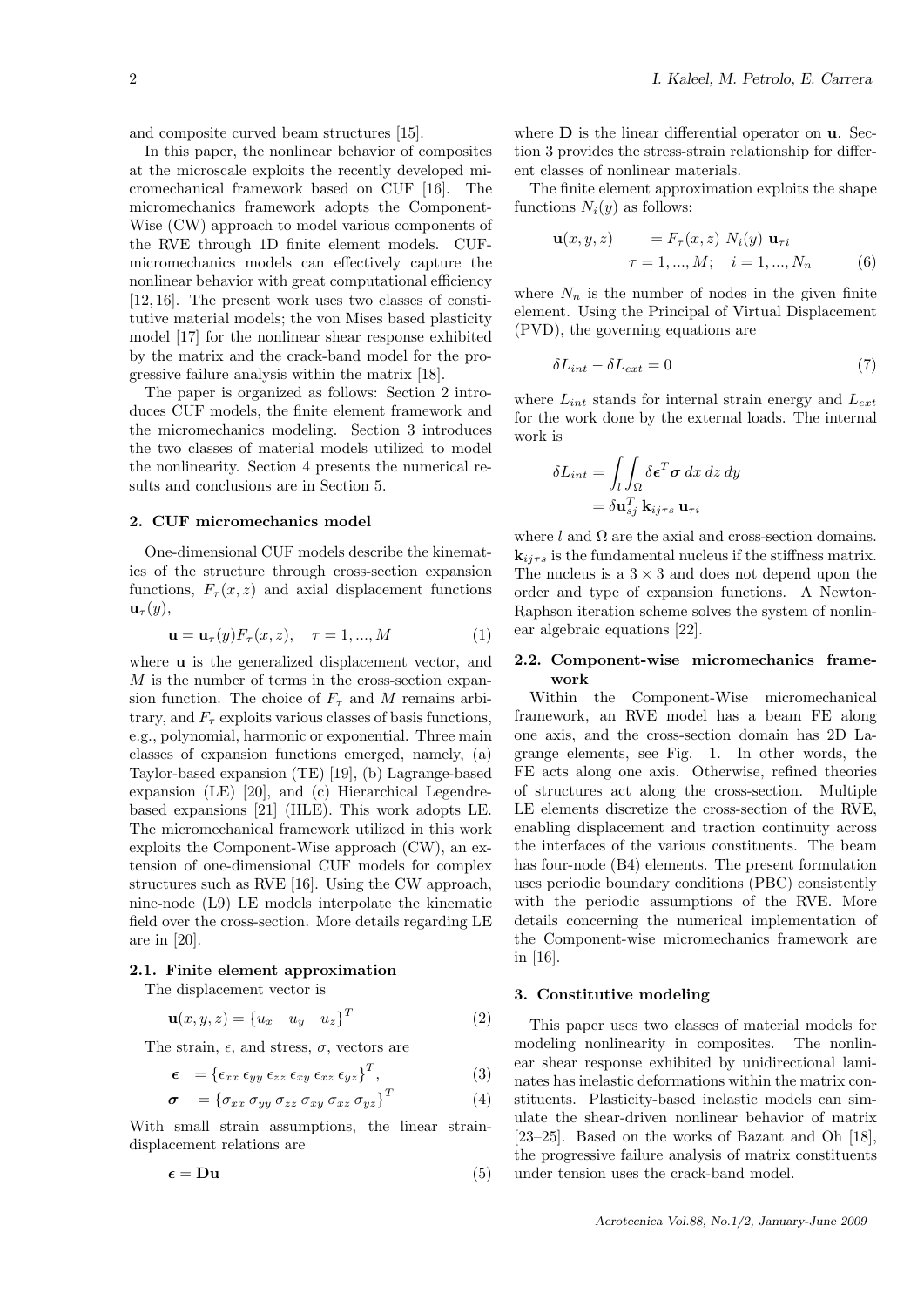

Figure 1. An illustration of a Component-Wise modeling of composite microstructure with arbitrary constituents: (a) a triply periodic composite microstructure with three different phases, (b) a triply periodic RVE with individual components modeled as separate components and (c) assembled cross-section with Lagrange elements along with the beam for the RVE [16].

#### 3.1. Plasticity modeling

The constitutive relation for elastic constituents is

$$
\boldsymbol{\sigma} = \boldsymbol{C}^e : \boldsymbol{\epsilon}^e \tag{8}
$$

where  $C^e$  is the fourth-order elastic material matrix for individual constituents of composite,  $\epsilon^e$  is the elastic strain tensor, and  $\sigma$  is the stress tensor. Matrix has an elastoplastic constitutive model based on the von Mises  $J_2$  theory [17]. The yield function  $\phi$  is

$$
\phi = \sigma_{eq} - R(\bar{\epsilon}_p) \tag{9}
$$

where  $\sigma_{eq}$  is the equivalent von Mises stress,  $\epsilon_p$  is the accumulated plastic strain and  $R(\bar{\epsilon}_p)$  is the hardening function. Based on isotropic hardening assumption, the power law hardening function is [25]

$$
R(\bar{\epsilon}_p) = R_0 + R_{\infty} (1 - \eta e^{\beta \epsilon_p}) (1 - \eta e^{\mu \epsilon_p}) \tag{10}
$$

where  $R_0$  is the initial threshold,  $\beta$ ,  $\eta$  and  $\mu$  are parameters fitting the hardening curve. The flow rule determines the incremental plastic strain  $d\epsilon_n$ ,

$$
d\epsilon_p = d\lambda \frac{d\phi}{d\sigma} \tag{11}
$$

where  $d\lambda$  is the plastic multiplier and  $d\phi/d\sigma$  provides the direction of the plastic flow. A return mapping numerical scheme using Newton-Raphson algorithm solves the local nonlinear problem. Numerical aspects of the implementation of plasticity model within CUF framework are in [22].

#### 3.2. Crack-band model

The crack-band formulation models the progressive failure in matrix to capture the behavior of numerous microcracks formed in a given region and smear the effect over a finite volume [5, 18]. The maximum principal stress state determines the initiation and orientation of the crack-band in the matrix. The fracture toughness  $G_c$  of the matrix governs the tractionseparation law and crack-band growth. In this work, crack propagation in the matrix is the mode I loading only. The local principal stress state  $[\sigma^m_1, \sigma^m_2, \sigma^m_2]$ and principal directions  $\left[\mathbf{n}_1^m, \mathbf{n}_2^m, \mathbf{n}_3^m\right]$  are computed at every integration point of matrix within the RVE. The crack-band initiates when the maximum principal stress (tensile)  $\sigma_1^m$  reaches the cohesive strength of the matrix  $\sigma_c^m$ ,

$$
\frac{\sigma_1^m}{\sigma_c^m} = 1\tag{12}
$$

Once initiated, the orientation of the crack-band remains fixed and the post-peak softening slope  $E_{IT}$  and the strain at failure  $\epsilon_f$  become

$$
\epsilon_f = \frac{2\mathsf{G}_{\mathsf{c}}}{\sigma_c^m \mathsf{I}_{\mathsf{c}}} \tag{13}
$$

$$
\mathsf{E}_{IT} = \left(\frac{1}{E_m^0} - \frac{\epsilon_f}{\sigma_c^m}\right)^{-1} \tag{14}
$$

where  $\mathsf{l}_\mathsf{c}$  is the characteristic length of finite element and  $E_m^0$  is the elastic Young modulus of the matrix. Further information on the crack-band model implementation within CUF is in [12].

#### 4. Numerical Results

## 4.1. Nonlinear shear behavior of unidirectional composites

This section deals with the in-plane shear response of three different material systems via the CUF-micro framework; namely, (a) E-Glass-MY750, (b) HTA-6376, and (c) IM7-8552. Tables 1 and 2 enlist the calibrated material properties for the fiber and matrix constituents, respectively. The modeling of RVE the cross-section consists of 20 L9 elements, whereas along the third axis, the model has 2 B4 elements, see Fig. 2. The dimensions of the RVE are  $10 \mu m \times 10 \mu m \times 0.1 \mu m$  $(length \times width \times thickness)$ .

Table 3 shows the elastic properties of the material systems via the micromechanical framework. The hardening curve for the plasticity model exploits a four parameter model (see Eq. 10). The parameters fit the experimental nonlinear shear response. Table 4 enlists the calibrated hardening parameters for various matrix constituents and Fig. 3 depicts the hardening curve, whereas Fig. 4 shows the in-plane shear response for various material systems and comparisons with numerical and experimental results from the literature.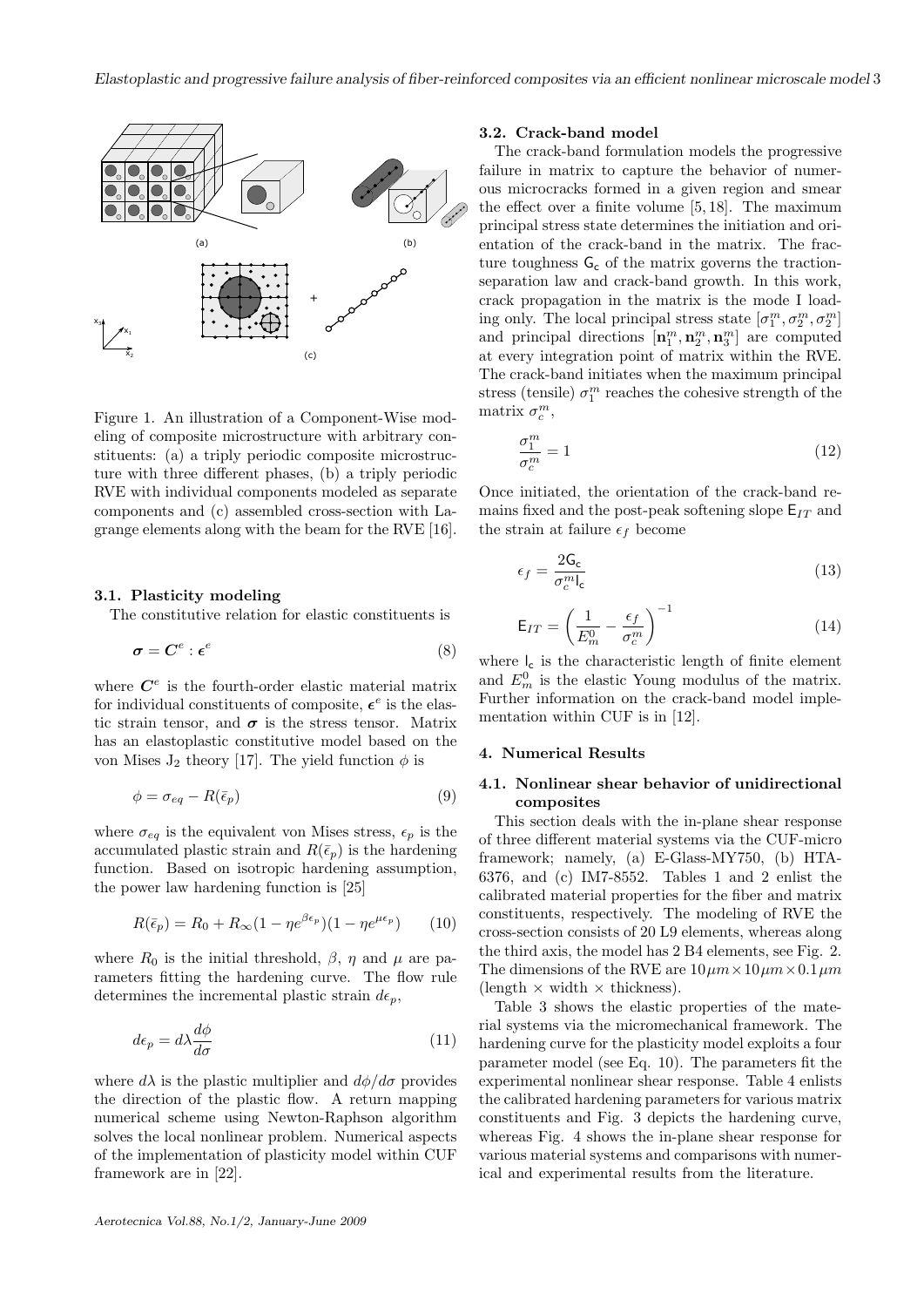

Figure 2. CW discretization of the square-packed RVE for the in-plane shear response of various unidirectional material systems

Table 1 Mechanical properties of fibers

| Fiber type                  | $E$ -Glass [26] | <b>HTA</b> [27] | IM7 [28] |
|-----------------------------|-----------------|-----------------|----------|
| $E_1^f$ (GPa)               | 74.0            | 223.0           | $272.5*$ |
| $E_2^f$ (GPa)               | 74.0            | 23.0            | $15.5*$  |
| $G_{12}$ <sup>f</sup> (GPa) | 30.8            | 32.0            | $29.0*$  |
| $G_{23}$ <sup>f</sup> (GPa) | 30.8            | 7.0             | 7.0      |
| $v_{12}^{\text{f}}$ (-)     | 0.20            | 0.28            | 0.2      |

\* Calibrated value

Table 2 Mechanical properties of matrix

| Matrix type            | MY750 [26] | 6376C [27] | 8552 [28] |
|------------------------|------------|------------|-----------|
| $E^m$ (GPa)            | $4.3*$     | -3.7       | 4. 1      |
| $G^m$ (GPa)            | 1.7        | 1.5        | 1.6       |
| $\nu^{\mathbf{m}}$ (-) | $0.27*$    | 0.20       | $0.29*$   |



Figure 3. Hardening curve for three laminate systems with curve parameters

 $\overline{\phantom{a}}^*$  Calibrated value

| Table 3   |  |  |                                                       |
|-----------|--|--|-------------------------------------------------------|
|           |  |  | Predicted elastic properties for three unidirectional |
| laminates |  |  |                                                       |

| -------------<br>Fiber Type | $E-Glass$    | <b>HTA</b>    | IM7          | Table 4<br>Matrix hardening curve parameters |       |              |         |                |               |
|-----------------------------|--------------|---------------|--------------|----------------------------------------------|-------|--------------|---------|----------------|---------------|
| Matrix Type                 | MY750        | 6376          | 8552         | Matrix                                       | $R_0$ | $R_{\infty}$ | $\beta$ | $\eta$         | $\mu$         |
| $V_f(\%)$                   | 60           | 62            | 60           |                                              | (MPa) | (MPa)        | $(-)$   | $\overline{a}$ | $(\hbox{--})$ |
| $E_1$ (GPa)<br>$E_2$ (GPa)  | 46.1<br>15.9 | 139.6<br>10.1 | 165.0<br>9.0 | MY750                                        | 60.0  | 115.0        | $-3.5$  | 0.56           | $-170.0$      |
| $G_{12}$ (GPa)              | 5.9          | 5.9           | 5.6          | 6376                                         | 40.3  | 120.0        | $-12.5$ | 0.40           | $-170.0$      |
| $G_{23}$ (GPa)              | 4.3          | 3.1           | 3.1          | 8552                                         | 65.0  | 120.0        | $-10.0$ | 0.60           | $-250.0$      |
| $v_{12}(-)$                 | 0.2          | 0.19          | 0.34         |                                              |       |              |         |                |               |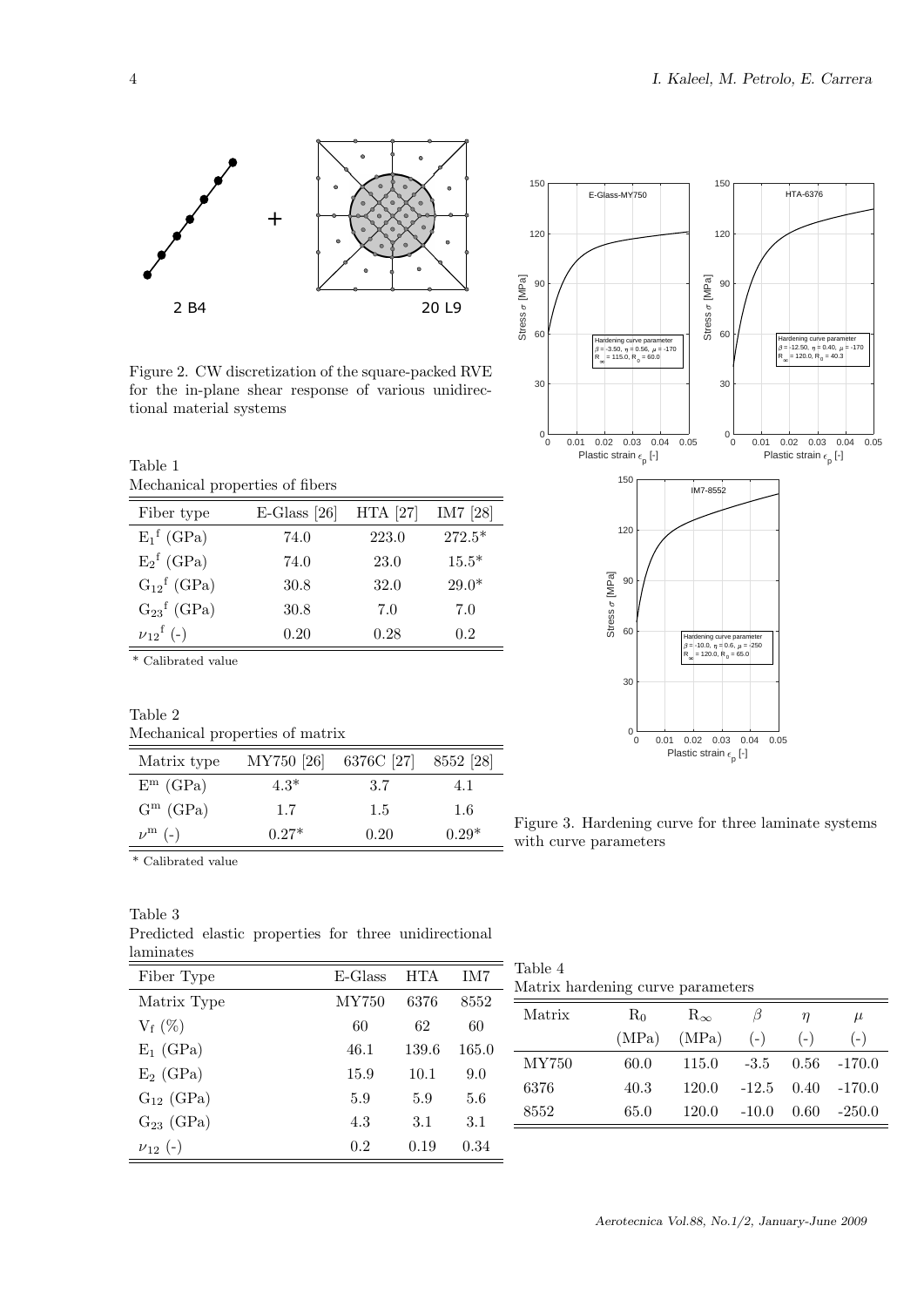

Figure 4. Comparison of in-plane shear responses for various unidirectional material systems

The last numerical assessment of this section deals with a comparison between the standard finite element approach and CUF-micro models for predicting the shear response of the HTA-6376 material system. The study-case uses a square-packed RVE model having 1656 standard 3D brick elements, amounting to 6405 degrees of freedom. The mesh density of the 3D FEM model stemmed from a convergence study concerning the elastic stress field. As per the CUF-micro, the 3D model has periodic boundary conditions.

Figure 5 shows the in-plane shear response of HTA-6376 via the two methodologies. Table 5 lists the numerical results including the model information and analysis time.



Figure 5. Comparison between 3D FEM and CUFmicro for the in-plane shear response of HTA-6376 material system

# Table 5

Numerical results for from 3D FEM and CUF-micro model for the in-plane shear response of HTA-6376

|           | DOF.  | Number of    | Total analysis |  |  |
|-----------|-------|--------------|----------------|--|--|
|           |       | Gauss points | time [s]       |  |  |
| CUF-micro | 1,869 | 1,440        | 130            |  |  |
| FE-micro  | 6,405 | 13,248       | 271            |  |  |

The results suggest that

- 1. CUF-micro models can accurately capture the nonlinear shear behavior with a good match with experimental and numerical results from the literature.
- 2. If compared to 3D FEM, CUF-micro models can capture the nonlinear behavior with high accu-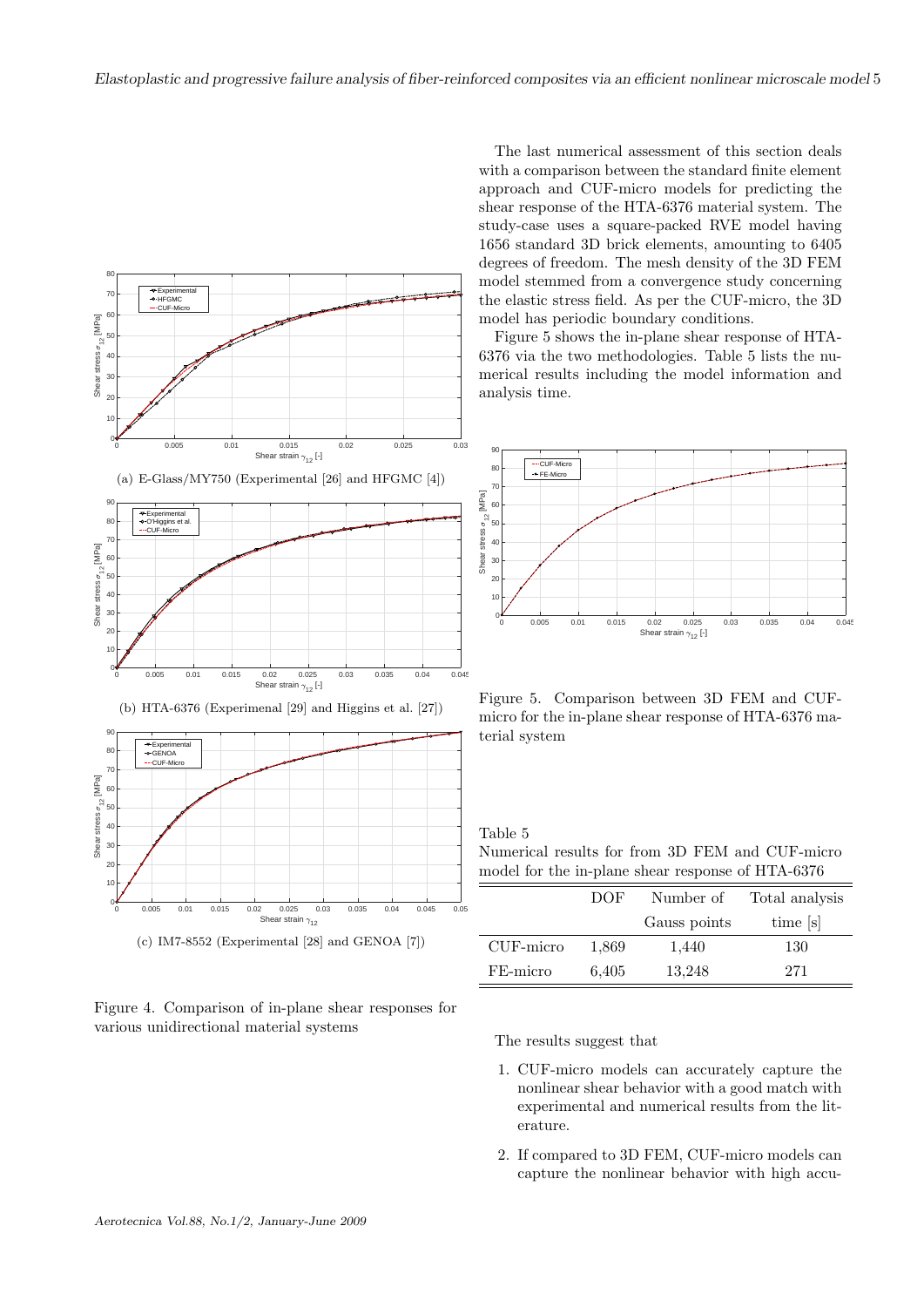racy and lead to a reduction in the analysis time greater than 50%.

3. In CUF-micro models, the number of Gauss points required to store the state variables in the RVE is 9 times smaller than 3D FEM. Such a feature could significantly enhance the memory efficiency of a multiscale framework.

## 4.2. Progressive failure of a unidirectional fiber-reinforced composite under transverse tension

This section presents the progressive failure analysis of a uni-directional E-Glass/MY750 Epoxy composite under transverse tension. The objective is to capture the brittle post-peak softening behavior due to transverse cracking as evidenced experimentally [30]. In particular, this example extends the finding of CUFmicro from [12].

The numerical assessment considers a single fiber square-packed RVE architecture with 20 L9 and 2 B4 elements, and amounting to 1869 degrees of freedom, see Fig. 2.

The volume fraction of the RVE is 58% with dimensions of  $8 \mu m \times 8 \mu m \times 0.8 \mu m$ . Tables 1 and 2 enlist the elastic properties for Silenka E-Glass and MY750 matrix, respectively. The calibrated tensile fracture properties for matrix,  $\sigma_c$  and  $G_c$ , are 66.5 MPa and  $0.000563$  N/mm, respectively [5, 31]. The fiber model is linear elastic. A global strain of 0.01 acts along the transverse direction  $(x_2)$  of the RVE.

Figure 6 shows the global transverse stress ( $\sigma_{22}$ ) versus transverse strain  $(\epsilon_{22})$  along with comparisons against literature results based on GMC, HFGMC and standard 2D FE [31]. Table 6 enlists the numerical results along with the ultimate transverse stress and strain. Figure 7 shows the final damage contour at failure, whereas Fig. 8 shows the contour plots for the damage progression at the strain instances corresponding to the load drops.

The results suggest that

- 1. The ultimate transverse stress computed via CUF-micro has a good match with GMC, HFGMC, and FE-2D.
- 2. CUF-micro models produce similar damage progressions as observed in results from literature.
- 3. CUF-micro models can predict the step-wise load carrying capacity evidenced by experimental studies [30].
- 4. Figure 6 presents a step-wise behavior in the non-linear region. Such a behavior is due to the brittle nature of the failure leading to a stepwise reduction of the stiffness through the RVE in which the progression of damage proceeds as in Fig. 8.



Figure 6. Transverse tensile stress versus strain curves of E-Glass/My750

Table 6 Numerical results for E-Glass/My750 under transverse strain

|                       | Ultimate transverse | Strain at ultimate |
|-----------------------|---------------------|--------------------|
|                       | stress [MPa]        | transverse stress  |
| GMC [31]              | 54.6                | 0.00310            |
| HFGMC <sup>[31]</sup> | 56.8                | 0.00313            |
| FE-2D [31]            | 51.3                | 0.00267            |
| CUF-micro             | 59.7                | 0.00314            |



Figure 7. Final damage contour plots from CUF-micro and solutions from literature [31] of E-Glass/My750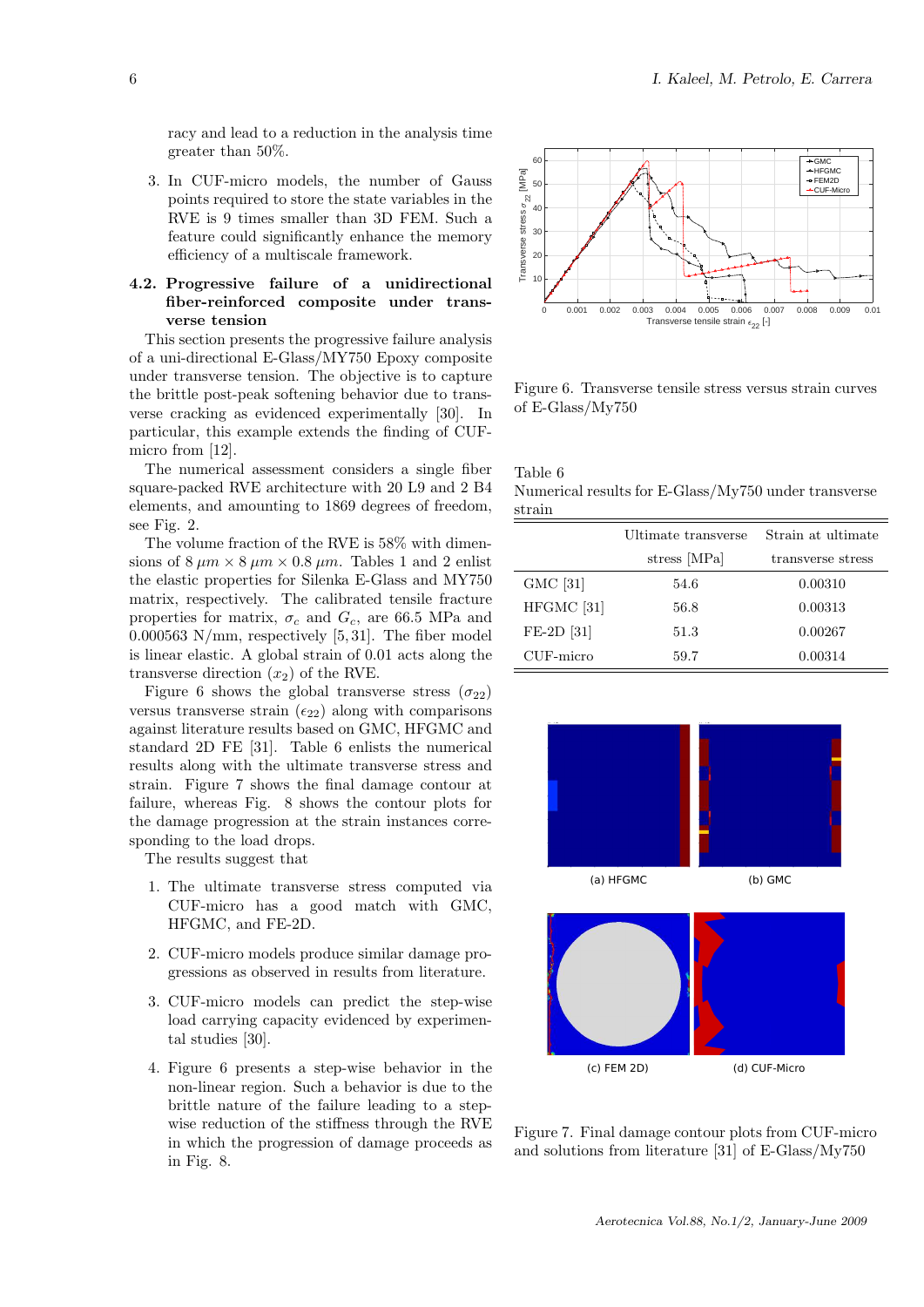

Figure 8. Damage progression for E-Glass/My750 under transverse strain at global strains (a) 0.0032, (b) 0.0054 and (c) 0.008

#### 5. Conclusion

This paper presented numerical results concerning the nonlinear and progressive failure analysis of fiberreinforced composites via the novel CUF micromechanical framework. The CUF modeling approach can handle each micro-component of a composite system with 1D structural models provide 3D-like stress fields. First, the numerical assessments considered the pre-peak nonlinearity exhibited by matrix constituents for three classes of fiber-reinforced composite materials. The results proved that CUF-micro can capture the nonlinear behavior with high accuracy if compared to experimental data. Furthermore, a comparison with the 3D FEM highlighted the numerical efficiency of CUF-micro, leading to a 50% reduction of the computational costs. The second study-case focused on the progressive failure via the crack-band model implemented within the CUF micromechanics. Predicted failure corresponds well with the reference results available from the literature and, in particular, the present model can detect the step-wise load drop evidenced by experimental campaigns.

Future work includes integrating the micromechanics toolbox within a multiscale framework to simulate large-scale composite structures.

#### 6. Acknowledgement

This research work has been carried out within the project FULLCOMP (FULLy analysis, design, manufacturing, and health monitoring of COMPosite structures), funded by the European Union Horizon 2020 Research and Innovation program under the Marie Sk lodowska-Curie grant agreement No. 642121.

### REFERENCES

- 1. X. Liu, D. Furrer, J. Kosters, and J. Holmes. Vision 2040: A roadmap for integrated, multiscale modeling and simulation of materials and systems. NASA Glenn Research Center, 2018.
- 2. J. Llorca, C. González, J. M. Molina-Aldareguía,

J. Segurado, R. Seltzer, F. Sket, M. Rodríguez, S. Sádaba, R. Muñoz, and L. P. Canal. Multiscale modeling of composite materials: A roadmap towards virtual testing. Advanced Materials, 23(44):5130–5147, 2011.

- 3. DIGIMAT Software. e-Xstream Engineering. Louvain-la-Neuve, Belgium, 2018.
- 4. B. A. Bednarcyk, J. Aboudi, and S. M. Arnold. Micromechanics Modeling of Composites Subjected to Multiaxial Progressive Damage in the Constituents. AIAA Journal, 48(7):1367–1378, 2010.
- 5. E. J. Pineda, B. A. Bednarcyk, A. M. Waas, and S. M. Arnold. Progressive failure of a unidirectional fiber-reinforced composite using the method of cells: Discretization objective computational results. International Journal of Solids and Structures, 50(9):1203–1216, 2013.
- 6. D. Zhang, A.M. Waas, and C.F. Yen. Progressive damage and failure response of hybrid 3D textile composites subjected to flexural loading, part II: Mechanics based multiscale computational modeling of progressive damage and failure. International Journal of Solids and Structures, 75-76:321– 335, 2015.
- 7. C. C. Chamis, F. Abdi, M. Garg, L. Minnetyan, H. Baid, D. Huang, J. Housner, and F. Talagani. Micromechanics-based progressive failure analysis prediction for WWFE-III composite coupon test cases. Journal of Composite Materials, 47(20- 21):2695–2712, 2013.
- 8. P. Davidson and A.M. Waas. Mechanics of kinking in fiber-reinforced composites under compressive loading. Mathematics and Mechanics of Solids, 21(6):667–684, 2016.
- 9. W. Yu. A unified theory for constitutive modeling of composites. Journal of Mechanics of Materials and Structures, 11(4):379–411, 2016.
- 10. E. Carrera, M. Cinefra, E. Zappino, and M. Petrolo. Finite Element Analysis of Structures Through Unified Formulation. 2014.
- 11. E. Carrera, D. Guarnera, and A. Pagani. Static and free-vibration analyses of dental prosthesis and atherosclerotic human artery by refined finite element models. Biomechanics and Modeling in Mechanobiology, 17(2):301–317, Apr 2018.
- 12. I Kaleel, M Petrolo, A M Waas, and E Carrera. Micromechanical Progressive Failure Analysis of Fiber- Reinforced Composite Using Refined Beam Models. Journal of Applied Mechanics, 85(February), 2018.
- 13. M. Cinefra, M. Petrolo, G. Li, and E. Carrera. Variable kinematic shell elements for composite laminates accounting for hygrothermal effects. Journal of Thermal Stresses, 40(12):1523– 1544, 2017.
- 14. A. Pagani and E. Carrera. Large-deflection and